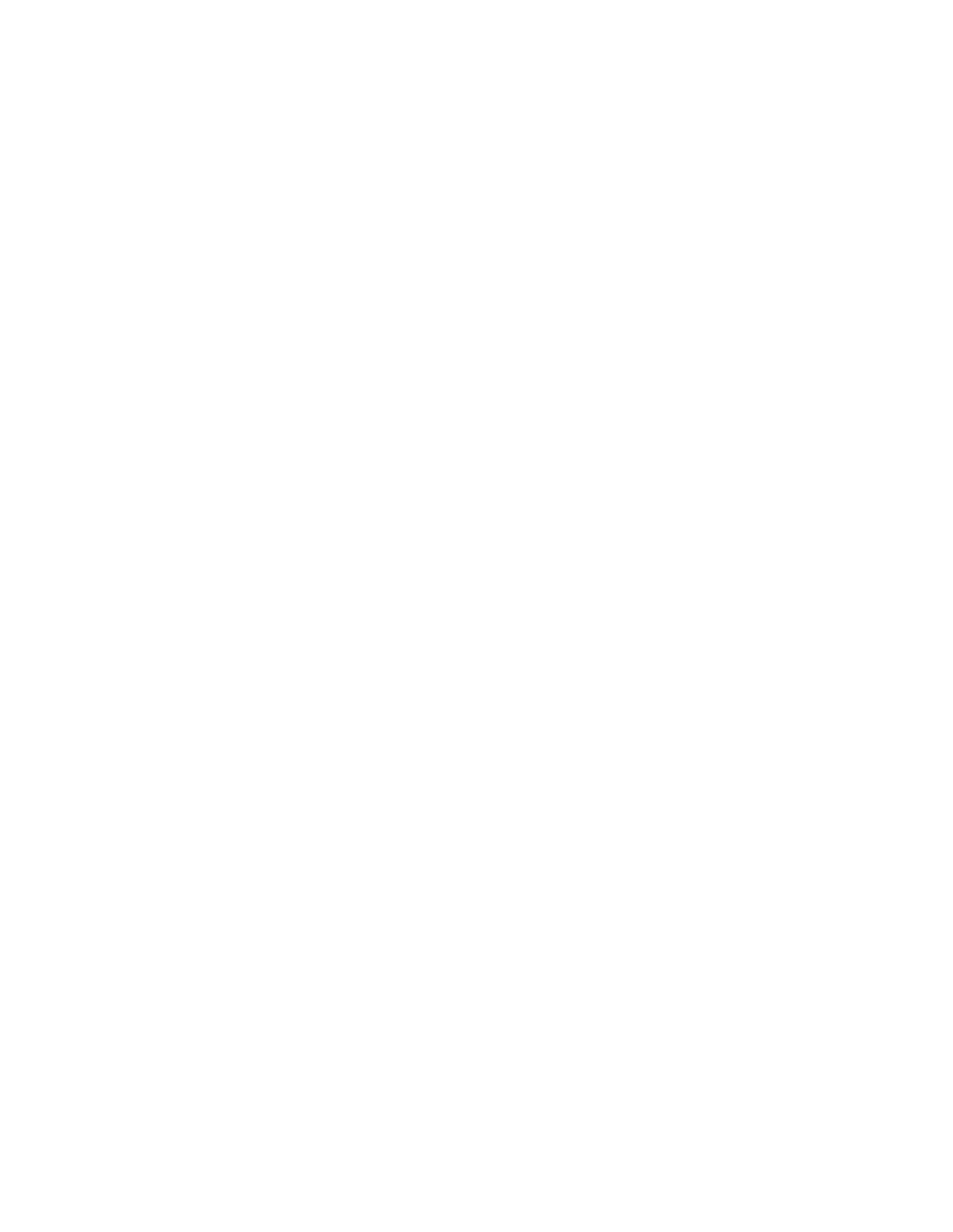### **Step 1: Moscow Summit**

The Putin-Hu summit began with an informal, private "2+2" dinner (presidents and two first ladies) in Putin's *dacha* at Novo-Ogaryovo, west of Moscow on May 26. This was followed by a busy two-day schedule for Hu. This included a formal three-hour summit in the Kremlin and a joint news conference. Hu also met with Prime Minister Mikhail Kasyanov, Russian Federation Council (Upper House) Chairman Sergei Mironov and Speaker of the State Duma (Lower House) Gennady Seleznyov. His speech at Moscow's State Institute of International Relations called for constructing "a fair and just international political and economic order." In the midst of all this, Hu found time to visit the Great Patriotic War Memorial Complex in Moscow, the Khrunichev National Aviation and Space Center, and to invite Putin for an official visit to China in 2004. The two presidents also authorized the start of a working group on preventing illegal migration to Russia.

A 10-point joint statement was issued, covering everything from their mutual commitment to the principles and spirit of the 2001 Sino-Russian Friendship Treaty (Article 1), the need for maintaining high-level contacts, promoting exchanges in the areas of economics, culture, education, science and technology, military, criminal justice, health care, immigration, and people-to-people contacts (Articles 2–5); supporting international cooperation, the UN, and "strategic stability"(meaning arms control) (Articles 6–8). The Iraqi and Korean issues were discussed in Articles 9 and 10.

Both sides hailed the results of the summit. The Chinese side, including Hu himself, constantly pointed out that Hu's first foreign trip began in Russia, an indication of how important Russia was in China's strategic view. Hu called Russia a powerful nation enjoying broad authority around the world. On several occasions, Hu stated that strengthening Sino-Russian relations was the consensus of the new generation of China's "collective leadership" − another way of saying that the current state of China-Russia relations was unlikely to be altered by individual leaders.

In response, Putin declared that "[R]elations between Russia and China have never been at such a high level before," and that cooperation between Moscow and Beijing "has become an important factor for peace and stability across the Eurasian continent … for a more secure and fair world." Other Russian officials argued that the summit "has a landmark significance from the perspective of the development of strategic partnership ... including the economy and military-technical cooperation."

### **Russia's Oil Confusion**

Economics topped the agenda for the Kremlin summit as Russian ministers of finance, energy, and economic development and trade joined talks. For the first time, Russian Minister of Public Health Yuri Shevchenko was also present, reflecting serious concern about the impact of SARS on bilateral economic interaction. Four documents signed in Moscow focused on economics, including a \$200 million credit line by the Construction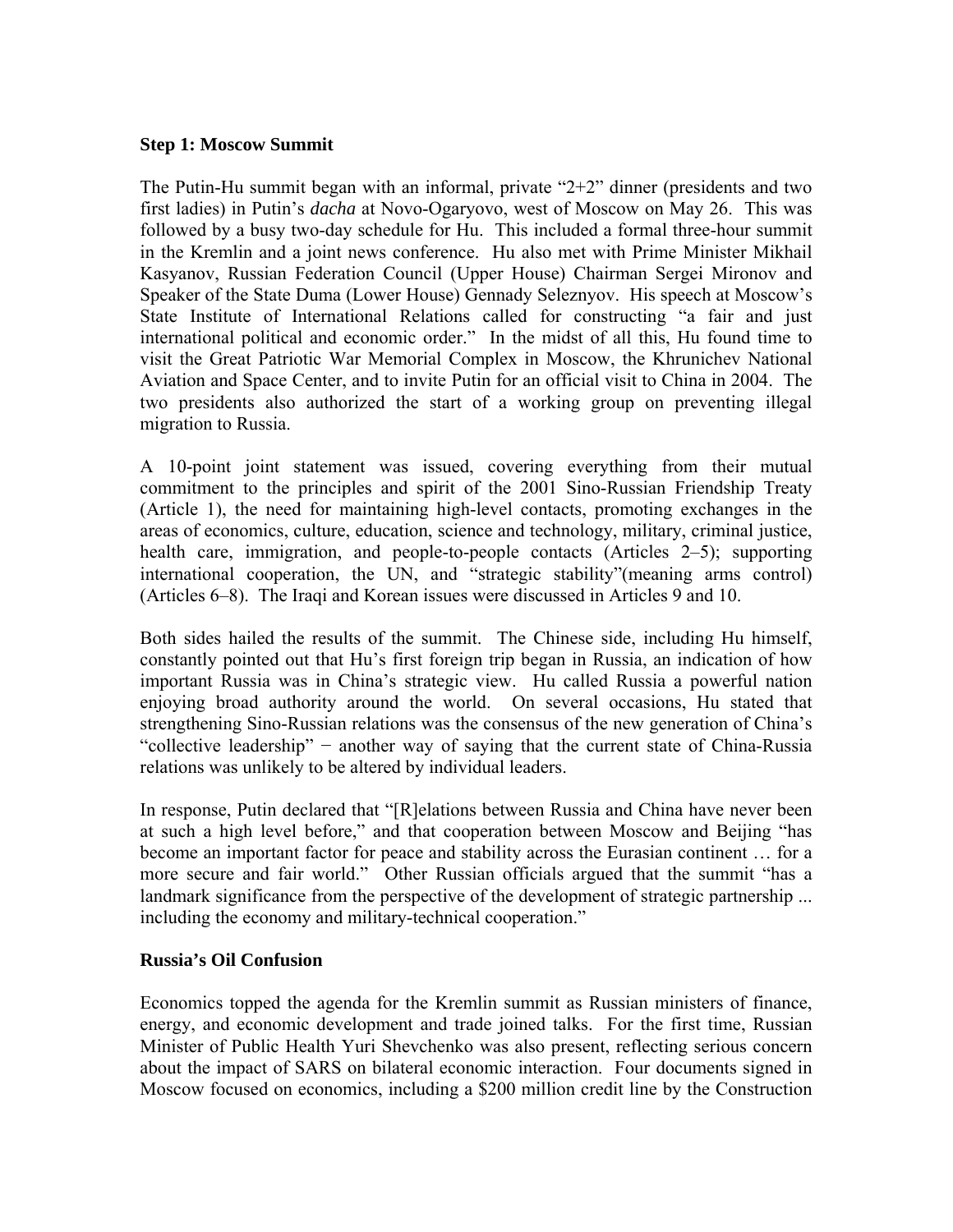Bank of China to Russia's Bank for Foreign Trade (Vneshtorgbank) for 10 years to finance the exports of Chinese durable goods to Russia, a three-year contract supplying China by rail with 2 million tons of Russian oil beginning June 1, and a general agreement on the main principles for a 25-year, \$150 billion contract to supply oil to China via a Russia-China oil pipeline.

The emphasis on economics revealed a mixed picture at best. On one hand, bilateral trade registered four consecutive years of growth, reaching \$12 billion in 2002, making China Russia's sixth largest trade partner and Russia China's eighth. In 2002, China absorbed 55 percent of Russia's \$4.8 billion worth of arms exports. Despite this, bilateral trade occupied only a small portion of each other's total trade. Both had more extensive trade ties with the U.S., Europe, and Japan than with one another. There was a 30 percent hike, to \$4.15 billion, in trade for the first four months of 2003. SARS, however, cooled it off considerably as Russia closed most of its trading ports for quite some time. The disappointing economic relations contrasted sharply with the normal and stable strategic and political intercourse between the two countries. Wang Yizhou, a prominent Beijing analyst of international affairs, went as far as to describe the "hollowing" of strategic relations without a strong economic leg.

Perhaps the most bizarre element of China and Russia relations is the forever "clogged" pipeline issue. Its fate has been decided, and retracted, by numerous "final decisions" by Moscow. The project was first proposed by Russia in 1994. In 2000, Russia and China signed an intergovernmental agreement on the oil pipeline and China spent several million dollars on a feasibility study of the project. Yet newfound enthusiasm and lots of money from the Japanese for a pipeline to Russia's Pacific coast in late 2002 seemed to leave Russia unable to decide to which Asian nation, Japan or China, the Russian pipeline would go.

In early April this year, Russia reportedly approved the Angarsk-Nakhodka pipeline with a branch running to Daqing, China's biggest oil field where annual production declined by 2 million tons in recent years. In late April, however, Russian Deputy Foreign Minister Alexander Losyukov was quoted from Tokyo saying that "Moscow cannot but take into account the negotiations with China that have continued for several years now." He nonetheless insisted that the final decision would "be guided exclusively by economic factors, and not political considerations." Whatever the case, a decision would be made by Hu's state visit in May. A few days later, Russian Prime Minister Kasyanov said that Russia had decided that the Angarsk-Nakhodka oil pipeline would branch off to the Chinese city of Daqing. By the time Hu was in Moscow in late May to sign two contracts on the oil business, the pipeline case was still a "general agreement on the main principles and understandings," not a done deal. To alleviate China's anxiety, Russia offered its guests another three-year contract to increase the current oil shipments by rail to China to 2 million tons per year.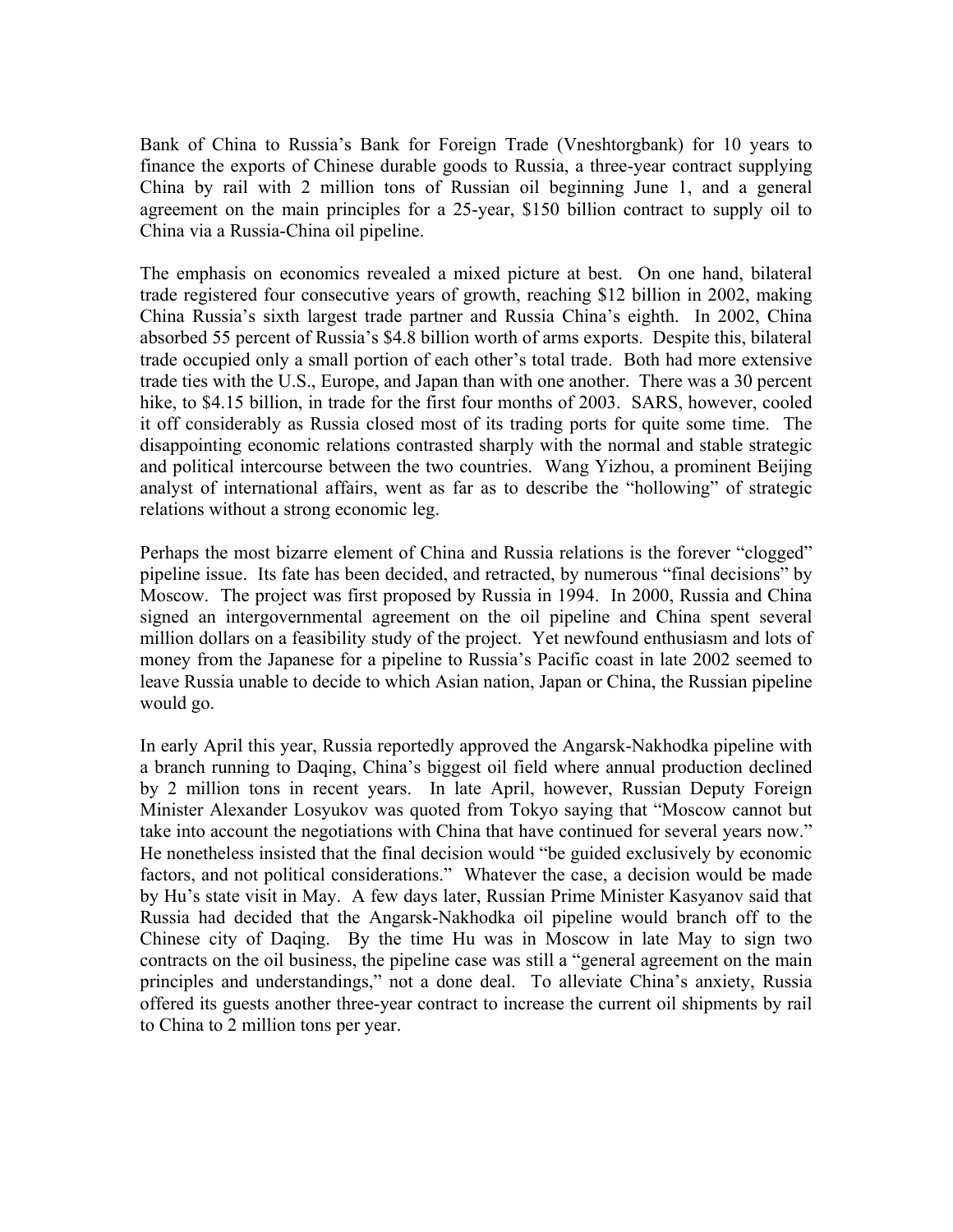While Russian officials from oil minister to prime minister to president repeated that "feasibility studies" by experts would be the basis for the government's final decision, Russian oil companies repeatedly claimed that they were ready to start laying a pipeline as soon as the government made a decision.

At the heart of Russia's dilemma is a difficult balancing job between the desire to be strategically flexible and economically profitable with two end users (China and another Pacific outlet for Japan and South Korea), and the practical concern that there may not be enough oil to be pumped to both ends. "Laying a pipeline and waiting for resources for 15-20 years would be tantamount to burying \$5 billion for many years," said Russian Deputy Foreign Minister Alexander Losyukov.

After the Hu-Putin summit in late May, Moscow's comments regarding the pipeline changed on a weekly, if not daily basis. On June 11, Losyukov hinted that a decision on the construction of the pipeline to China would be made "in the near future." A week later, Russian Prime Minster Kasyanov said that the study would not be done until September. Kasyanov's words came the same day that Japan decided to invest up to \$7.5 billion in constructing the Angarsk-Nakhodka oil pipeline. In contrast, Russia may have to invest in its own portion (1,600 kilometers out of 2,400 kilometers) of the pipeline to China. No matter who gets to have the Russian oil first, China would have to wait until the autumn for the oil decision.

Comparing with the indecision and contradictions regarding the pipeline to China, Russia made quick decisions for oil and gas business with other countries. In early June, Russia and Japan signed a \$2 billion contract for the construction of the world's largest liquefied natural gas (LNG) plant in Russia's Sakhalin Island with an annual capacity of 9.6 million tons of LNG, mostly earmarked for export to Japan. On June 26, Putin and British Prime Minister Tony Blair held a signing ceremony for a \$6.15 billion deal to construct a gas line to Britain.

## **Step 2: SCO for a Multipolar World Order**

Set up in 1996 in Shanghai, the SCO (Russia, China, Kazakhstan, Kyrgyzstan, Tajikistan, and Uzbekistan) had been deeply affected, and sometimes stalled, by the U.S.'s strategic return to Central Asia after Sept. 11. SCO's own internal inefficiency and inaction were also part of the problem. Nonetheless, the fact that it is still around, alive, and even trying to speed up its institutional development is an exception when various international organizations (ranging from the UN to NATO to G-8) are plagued by division and neglect. Hu's participation at the SCO summit was designed to set the SCO on the fast track.

As usual, all important issues and preparations were thoroughly deliberated at the SCO's National Coordinators meeting (April 1) and the SCO Foreign Ministers Conference (April 29). The Moscow annual summit, however, resulted in several key decisions. This included launching the SCO Secretariat in Beijing and a regional antiterrorist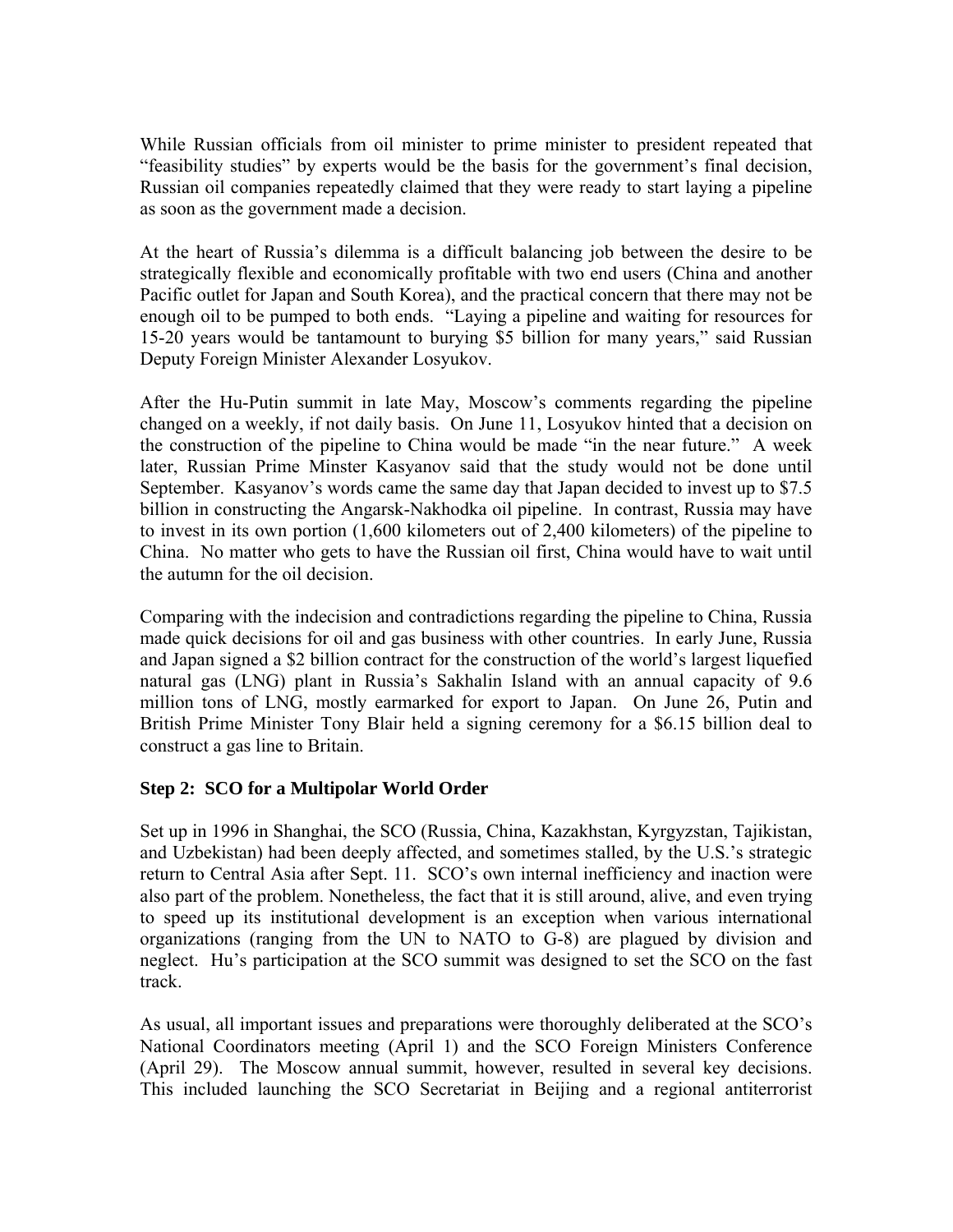structure in Bishkek; approving procedures for drafting the budget; appointing China's ambassador to Moscow Zhang Deguang as first executive secretary; approving rules for the SCO councils of heads of state, heads of government and foreign ministers, and on conferences of the heads of various agencies; conducting the first SCO antiterror drill in August (without Uzbekistan); holding SCO's second prime ministerial meeting in Beijing in September to promote economic cooperation; and to finalize its operating budget.

A six-point declaration was issued. In addition to covering all these points, the document also states that the SCO, upon its debut, would be willing and able to establish contacts with other international organizations and countries. The goal was to foster a new security concept featuring mutual trust, equality, disarmament, and security cooperation. Iran, Pakistan, India, Mongolia, and Turkey expressed their intention to join the SCO.

The durability of the SCO can be partially explained by China and Russia's overlapping interests in Central Asia. Despite a growing U.S. presence there, Moscow needs the regional organization to preserve and advance its traditional influence and interests. For Beijing, a platform is also highly desirable for managing its western borders and creating a stable environment. Economic interests, too, become both ends and means for Beijing's interactions with Central Asian states. Hu's first foreign tour ended with visits to two of China's neighbors − Kazakhstan (June 2-3) and Mongolia (June 4-5). This highlighted China's intention to further integrate its neighbors. In bilateral terms, the SCO is also a useful interface for Russia and China to regulate their interests in this highly volatile region. As a result, the SCO, which started as a confidence building mechanism and ad hoc forum in 1996, took the first crucial step in Moscow toward becoming a regional political forum, a security mechanism, and even an economic web.

The China-Russia effort to speed up SCO institutionalization was part of a much stronger push toward a multipolar world order in the age of unipolar preemption. By late June, the long-discussed China-India-Russia triangle started to take shape when Indian Prime Minister Atal Behari Vajpayee paid a week-long state visit to China, the first in 10 years by an Indian prime minister. The vision of Russia's former Prime Minister Yevgeny Primakov finally bore some tangible fruit, thanks to consistent efforts by Russian officials, including Putin's visits to Beijing and New Delhi last December.

### **Moscow and Beijing's "Peace Rush" for Korea**

In the post-Saddam era, Korea quickly became an issue of mutual concern for Moscow and Beijing. Early in the first quarter, Russian Deputy Foreign Minister Losyukov launched a well-publicized, "mini-shuttle" diplomacy between Beijing, Pyongyang, and Moscow (January 18-22), which included a meeting with DPRK leader Kim Jong-il. (See "China's Dilemma in the Current Korean Crisis," *PacNet* newsletter, Feb. 20, 2003, [www.csis.org/pacfor/pac0308.htm\)](http://www.csis.org/). In late April, China hosted U.S.-DPRK-PRC trilateral talks in Beijing, without Russian participation. The Beijing talks were a compromise between the DPRK insistence on talks with the U.S. and the latter's demand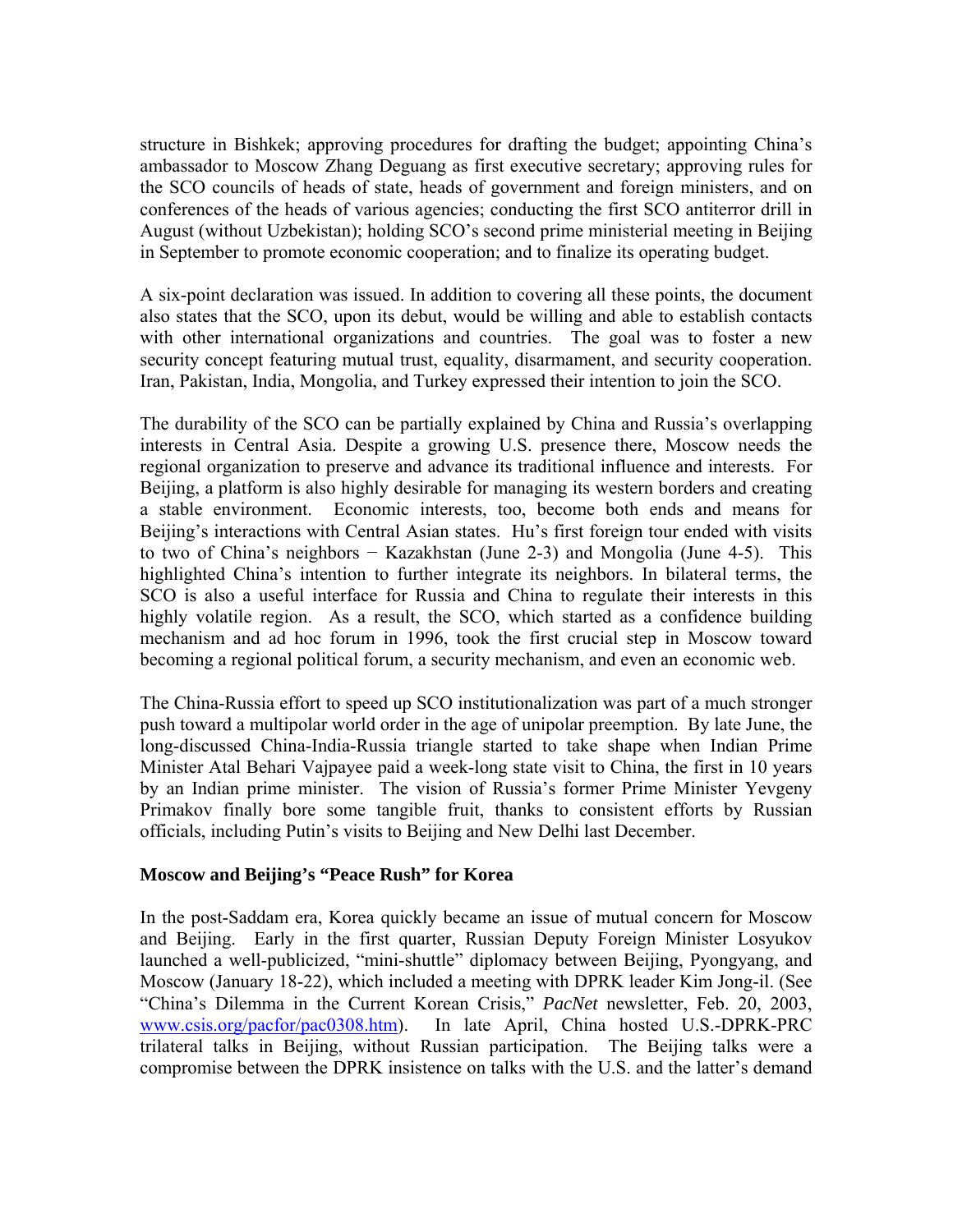for a multilateral approach. Russia's absence, however, contrasted sharply with Putin's special relationship with DPRK leader Kim.

Although Russia officially welcomed the Beijing talks, its repeated statements that Russia was ready to join broader format talks on the DPRK nuclear issue revealed its displeasure at being left out of the process. In the wake of the China-Russia summit in Moscow, Russia seems more impatient as several U.S.-proposed multilateral formats simply excluded Russia. "None of the issues involving North Korea can be resolved without consideration of Russia's interests and its participation. This is unequivocal and clear," said Losyukov on June 11.

After this, Russian officials sent more confusing signals regarding Korea. On June 18, Foreign Minister Ivanov went so far as to say that Russia supported a possible reexamination of the North Korean nuclear problem at the UN Security Council, a stance that Russia had consistently opposed. In February, Russia was one of the two member states in the IAEA that did not support a decision to refer the Korea case to the UN Security Council. Back home, Deputy State Duma Speaker Vladimir Lukin said that the introduction of UN sanctions against North Korea would be absolutely justified. Two days later, Deputy Foreign Minister Yury Fedotov argued that there should be no hurry to have the dispute over North Korea's nuclear program put on the agenda of the UNSC.

Both Moscow and Beijing want a peaceful resolution of the Korean crisis. None would support the use of force. Beyond this, however, the two face quite different consequences of the current crisis. A nuclearized DPRK certainly constitutes a bigger threat to China due to its smaller nuclear forces. Nuclear proliferation in East Asia, which is highly likely if the DPRK goes nuclear, would immediately complicate China's security calculus simply because of China's geostrategic position. Last, but not least, is Taiwan's potential to acquire nukes. For these reasons, Beijing may have a stronger desire than Moscow to see a nuclear-free Korean Peninsula. Russia, on the other hand, seems more interested in preserving its foothold in the Peninsula and its special relations with Kim Jong-il.

## **Step 3: St. Petersburg's White Nights**

At the time when the Korean "pressure pot" was brewing, "white nights," or round-theclock daylight caused by the summer solstice, descended upon St. Petersburg, halfway around the earth. In late May and early June, the city, its ancient buildings, and the quiet and beautiful Neva River, all glowed under the never-setting sun and the tricentennial celebration of the city. Parades, banquets, fireworks, bilateral and multilateral summits overwhelmed 44 heads of state from around the world, including China's President Hu.

Beneath the lavish and spectacular scene of Russia's window to Europe, however, was its turbulent  $20<sup>th</sup>$  century history, which had a lot to do with China thousands of miles away. It was here that Russian Bolshevik leader Vladimir Lenin set up the first communist system, which inspired generations of Chinese leaders, including Mao and Deng. Germany's bombardment and the city's (then called Leningrad) heroic defenders in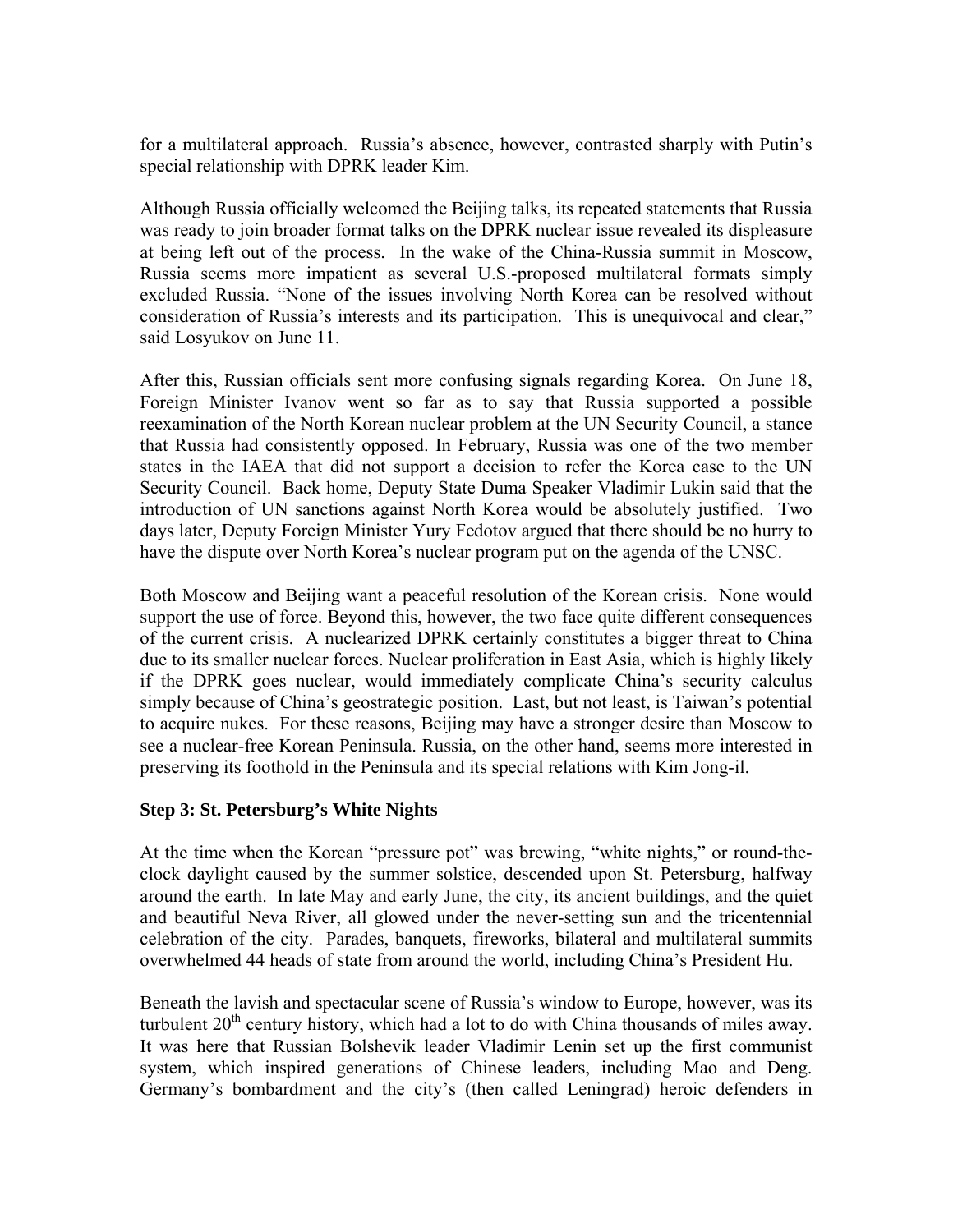World War II may well be part of Hu's early education during the Sino-Russian honeymoon. Almost a century later, St. Petersburg again connected China's fourth generation leaders to the world scene.

Here, Hu had mini-summits with several heads of state, including Canadian Prime Minister Jean Chretien, Greek Prime Minister Kostas Simitis, Polish President Aleksander Kwasniewski, Japanese Prime Minister Koizumi Junichiro, and Indian Prime Minister Vajpayee.

The St. Petersburg celebration also highlighted an emerging divergence for Putin and Hu. While the Russian leader abandoned his usual behind-the-scenes "KGB" work-style with lavish and wasteful displays, Hu began his first foreign tour a week before by cutting China's extended diplomatic protocols to the minimum. Putin is now viewed by many Russians as an almost saintly figure, while Hu has managed to get his government closer to ordinary Chinese (See "Hu's Mini "New Deal'," *PacNet* newsletter, March 6, 2003, [www.csis.org/pacfor/pac0311.htm\)](http://www.csis.org/pacfor/pac0311.htm).

Hu does not speak Russian. Nor does his new ambassador to Moscow, Liu Guchang. He was the only foreign leader, aside from former U.S. President Bill Clinton, who cared to visit the State Duma (Lower House) during an official visit. Some Russian lawmakers recalled that Clinton came to meet them as an outgoing head of state while Hu has just assumed the leadership position. In fact, Hu visited all three legislatures and met all three prime ministers in Russia, Kazakhstan, and Mongolia during his first foreign tour.

It will be interesting to see how "Putin the Great" and the rather humble Hu interact and advance their national interests.

# **Chronology of China-Russia Relations April-June 2003**

**April 1, 2003:** SCO national coordinators complete preliminary work on the formation of the regional antiterrorist structure (RATS) in Kyrgyzstan. This included the definition of the work procedure, financing, and a mechanism for launching the RATS. Its headquarters will be in Bishkek (the Kyrgyz capital) and the secretariat in Beijing.

**April 1-2, 2003:** SCO experts meeting on emergency responses held in Beijing to draft a pact on mutual help in case of emergency, which is to be signed in the autumn.

**April 3-4, 2003:** Russian Deputy Foreign Minister Yuri Fedotov consults in Beijing with Chinese Deputy Foreign Minister Wang Guangya on the Iraq problem. The two sides issue a joint statement calling for the end of the hostility. Chinese FM Li Zhaoxing meets Fedotov.

**April 8, 2003:** FM Li talks on the phone with Russian counterpart Ivanov about the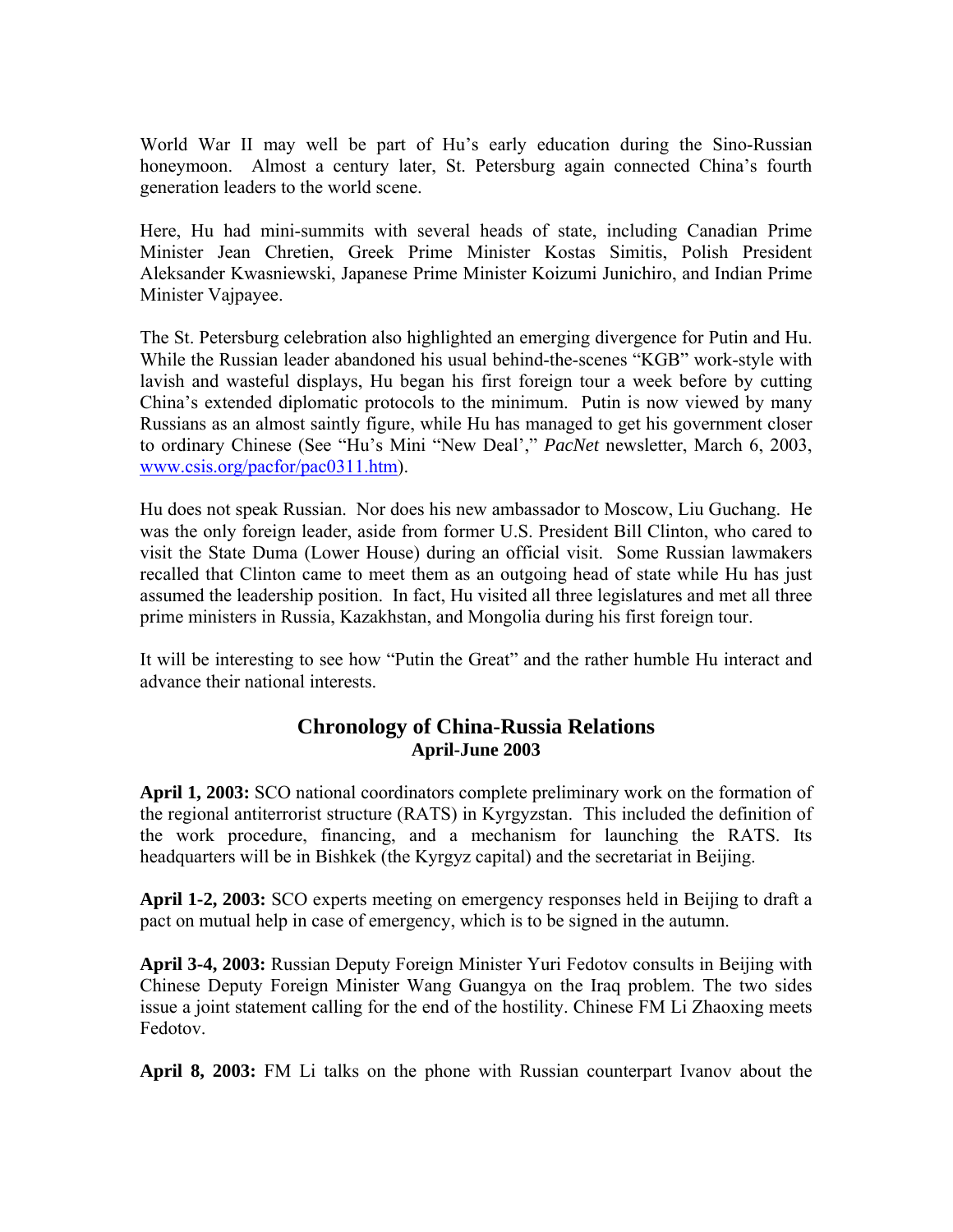humanitarian situation in Iraq and urges a peaceful solution to the Iraq issue within the UN framework. Both sides call for a peaceful solution to the North Korean nuclear issue.

**April 29, 2003:** SCO foreign ministers meet in Almaty, Kazakhstan to finalize documents for heads of state meeting in late May in Moscow. They also discuss issues regarding SCO organization, Afghanistan, Iraq, regional security, and economic cooperation. China's ambassador to Russia Zhang Deguang is approved as SCO secretary general. Russian FM Igor Ivanov and Chinese FM Li discuss preparations for first visit to Russia by Chinese President Hu in May.

**May 2, 2003:** Russian President Putin sends condolences to President Hu after death of the crew of *Submarine 361*.

**May 9, 2003:** Russian FM Ivanov and Chinese FM Li discuss the Iraqi issue by phone and agree the UN should play an important role in postwar Iraq.

**May 16, 2003:** Deputy FM Yang Wenchang visits Moscow to coordinate Chinese and Russian positions on a UN Security Council resolution on postwar Iraq.

**May 17, 2003:** Russian Il-76 cargo plane lands in Beijing with 30 tons of medicine and equipment (\$1.33 million) from the Russian Ministry for Civil Defense and Emergencies to assist China's anti-SARS effort.

**May 26-31, 2003:** Chinese President Hu visits Russia on his first foreign trip as president. Hu conducts state visit to Russia (May 26-28), attends third SCO summit (May 29), and joins St. Petersburg's tricentennial celebration (May 30-31).

**May 30, 2003:** Russian Defense Minister Ivanov holds talks with Chinese Defense Minister Cao Gangchuan in Moscow.

**June 3, 2003:** Russia's Sevmash defense industry shipyards in Severodvinsk begin to construct two Kilo*-*class diesel submarines for China's Navy to be completed by 2005, part of May 2002 contract for eight diesel submarines for China.

**June 16, 2003:** China's Defense Ministry notifies Russia of three ballistic missile test launches planned for June. A Dong Feng-31 intercontinental missile, a Dong Feng-21 middle-range missile and a Ju Lang-2 submarine missile are to be tested.

**June 16, 2003:** Eight Russian teenagers attack and rob a Chinese embassy counselor in western Moscow.

**June 18, 2003:** Russian and Chinese foreign ministers hold talks in Phnom Penh during ASEAN Regional Forum annual meeting.